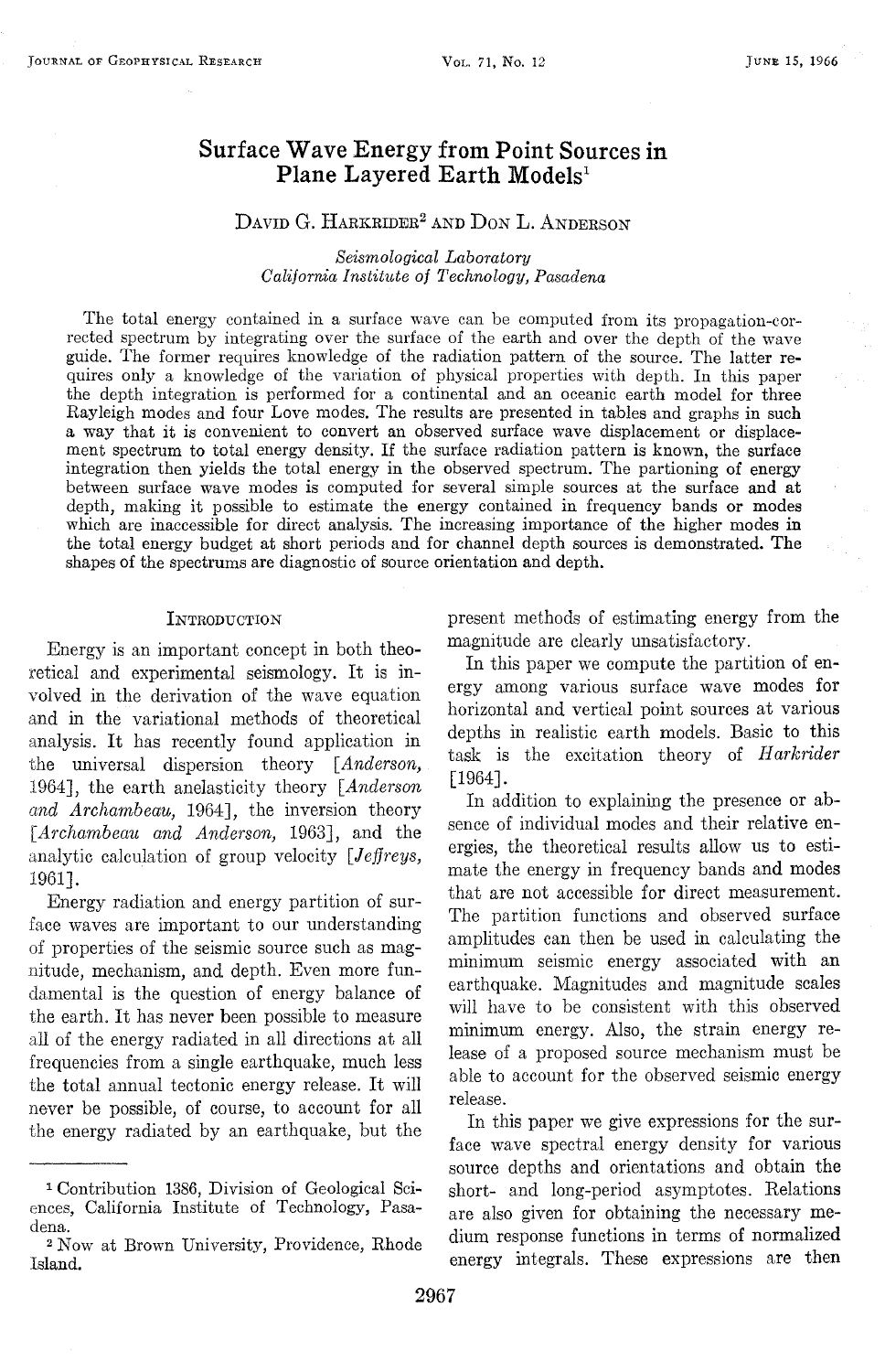evaluated and tabulated for a continental and an oceanic earth model.

The energy integrals given in this paper are useful in calculating a great variety of important seismic parameters, such as:

(a) Accurate values of the group velocity and the variation of relative excitation with frequency and mode.

(b) The effect of any parameter in any layer on the phase velocity *[A.nderson,* 1964].

(c) The attenuation of surface waves, given the variation of anelasticity with depth *[Anderson and Archambeait,* 1964; *Anderson et al.,*  1965].

(d) The inverse of the two preceding problems.

 $(e)$  The energy for individual modes of surface waves from the observed or known spectrum of an identifiable mode.

(f) The energy partition as a function of depth of surface wave modes for seismic sources at the surface and at depth.

*Symbols.* 

- *TR, TL,* Rayleigh and Love kinetic energy density integrals, normalized to surface displacements.
- *VR, VL,* Rayleigh and Love potential energy density integrals, normalized to surface displacements.

*w,* angular frequency.

- $k_R$ ,  $k_L$ , Rayleigh and Love angular wave numbers. *z,* vertical or depth coordinate.
- $I_0^R$ ,  $I_1^R$ ,  $I_2^R$ ,  $I_3^R$ , depth integrations defined by (3).

 $I_0^L$ ,  $I_1^L$ ,  $I_2^L$ , depth integrations defined by (4).

Q, W, normalized horizontal and vertical Rayleigh displacements.

V, normalized Love displacements.

- $\dot{u}^*(z)/\dot{w}_0$ ,  $\dot{v}(z)/\dot{v}_0$ ,  $\dot{w}(z)/\dot{w}_0$ , Haskell's plane wave particle velocity (or displacement) ratios at depth *z.*
- $\sigma_R^*(z)$ , Haskell's plane wave normal stress factor at depth *z.*

 $\tau_R(z)$ ,  $\tau_L^*(z)$ , Haskell's Rayleigh and Love tangential stress factors at depth *z.* 

- *d;,* thickness of layer j.
- $\alpha_i$ , compressional velocity of layer j.
- $\beta_i$ , shear velocity of layer j.
- *p;,* density of layer j.
- $\mu_i$ , rigidity of layer j.
- $\lambda_i$ , Lame's constant of layer j.

*CR, CL,* Rayleigh and Love phase velocities.

- $U_R$ ,  $U_L$ , Rayleigh and Love group velocities.
- *flR,* AL, Rayleigh and Love medium response functions.
- $\mu_{P}$ ,  $\rho_{P}$ ,  $\beta_{P}$ , composite plate rigidity, density, and velocity defined by (14).
- $V_{B_i}$ , Rayleigh velocity of layer j.
- $\gamma_i$ , layer j coefficient defined by (16).
- $E<sup>R</sup>$ ,  $E<sup>L</sup>$ , Rayleigh and Love spectrum energy densities per unit propagation path.
- *r,* epicenter distance.
- $\theta$ , azimuth angle.
- h, source depth.
- $[w_0(r, \theta, h)]_R$ , vertical spectral surface displacement for Rayleigh waves.
- $[v_0(r, \theta, h]_L$ , horizontal spectral surface displacement for Love waves.

 $\langle L \rangle$ , spectral source strength.

- $E_{\mathbf{v}}^R$ ,  $E_{\mathbf{v}}^L$ , Rayleigh and Love spectrum energy densities per unit propagation path for a vertical force.
- $E_{H}^{R}$ ,  $E_{H}^{L}$ , Rayleigh and Love spectrum energy densities per unit propagation path for horizontal force.

### FUNDAMENTAL FORMULAS

The basic integrals for kinetic and potential energy density, normalized to the surface displacement, are given by

$$
2T^{R} = \omega^{2} I_{0}^{R}
$$
  
\n
$$
2V^{R} = k_{R}^{2} I_{1}^{R} + 2k_{R} I_{2}^{R} + I_{3}^{R}
$$
 (1)

for Rayleigh waves and

$$
2T^{L} = \omega^{2} I_{0}^{L}
$$
  
\n
$$
2V^{L} = k_{L}^{2} I_{1}^{L} + I_{2}^{L}
$$
\n(2)

for Love waves, with

$$
I_0^R = \int_0^\infty \rho (Q^2 + W^2) dz
$$
  
\n
$$
I_1^R = \int_0^\infty \{ (\lambda + 2\mu) Q^2 + \mu W^2 \} dz
$$
  
\n
$$
I_2^R = \int_0^\infty \left\{ \lambda Q \frac{dW}{dz} - \mu W \frac{dQ}{dz} \right\} dz
$$
  
\n
$$
I_3^R = \int_0^\infty \left\{ (\lambda + 2\mu) \left( \frac{dW}{dz} \right)^2 + \mu \left( \frac{dQ}{dz} \right)^2 \right\} dz
$$

and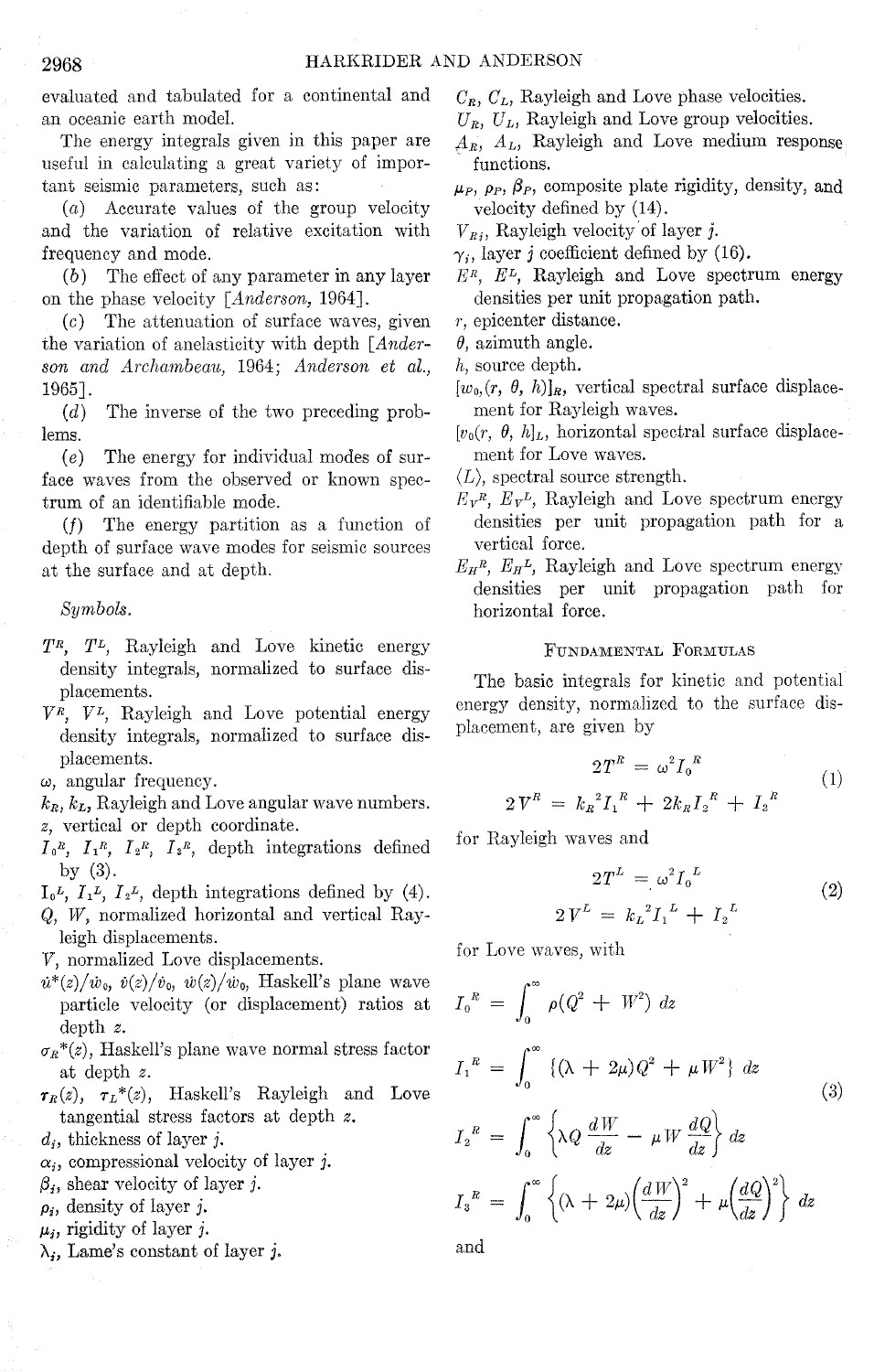$$
I_0^L = \int_0^\infty \rho V^2 dz
$$
  
\n
$$
I_1^L = \int_0^\infty \mu V^2 dz
$$
\n
$$
I_2^L = \int_0^\infty \mu \left(\frac{dV}{dz}\right)^2 dz
$$
\n(4)

*!Jeffreys,* 1961]. The normalized displacements and displacement derivatives in the integrands of {3) and (4) can be expressed in terms of the Thomson-Haskell layer vector elements *[Haskell,* 1953] :

$$
Q = \dot{u}^*(z)/\dot{w}_0
$$
  
\n
$$
W = \dot{w}(z)/\dot{w}_0
$$
(5)  
\n
$$
\frac{dQ}{dz} = \frac{k_R}{\mu} \left\{ \mu \left[ \frac{\dot{w}(z)}{\dot{w}_0} \right] + \left[ \frac{\tau_R(z)C_R}{\dot{w}_0} \right] \right\}
$$
  
\n
$$
\frac{dW}{dz} = -\frac{k_R}{(\lambda + 2\mu)}
$$
  
\n
$$
\cdot \left\{ \lambda \left[ \frac{\dot{u}^*(z)}{\dot{w}_0} \right] + \left[ \frac{\sigma_R^*(z)C_R}{\dot{w}_0} \right] \right\}
$$

and

$$
V = \dot{v}(z)/\dot{v}_0
$$
  

$$
dV/dz = -(k_L/\mu)[\tau_L^*(z)C_L/\dot{v}_0]
$$
 (6)

for a layered half-space composed of *n* elastic layers, where  $\lambda_i = \rho_i (\alpha_i^2 - 2\beta_i^2)$  and  $\mu_i = \rho_i \beta_i^2$ . For computing purposes the relations between the vector elements, the phase velocities  $C_n$  and  $C_n$ , and the Thomson-Haskell matrices can be found in *Harkrider* [1964].

The Thomson-Haskell matrix technique has been used in two ways to evaluate the energy integrals. *Wu* [1966] used the matrix method calculating values of the integrands at various depths for the fundamental modes and then computed the kinetic energy in integrals of and (2) by numerical integration. *Anderson*  [1964] used the matrix-calculated eigenfunctions in an analytic evaluation of the Love wave integrals. Anderson's technique is used in this paper.

The energy integrals can be used in calculating group velocity and the medium response without differentiation. Group velocity is determined by equating the kinetic and potential energy expressions in (1) and (2) and then invoking Rayleigh's principle *[Meissner,* 1926; *Jeffreys,* 1934, 1961]. The resulting expressions for group velocity are

$$
U_R = (I_1^R + I_2^R/k_R)/(C_R I_0^R) \qquad (7)
$$

$$
U_L = I_1^L / (C_L I_0^L) \tag{8}
$$

This technique has been extended to group velocity calculations for spherical earth models by *Takeuchi et al.* [1962, 1964] and *Kovach and Anderson* [1964].

A modification of this technique allows one to calculate the changes in Rayleigh and Love wave phase velocities resulting from changes in the physical properties of the wave guide *[Jeffreys,* 1961; *Anderson,* 1964; *Takeuchi et al.,*  1964]. These perturbations can, in turn, be used for the calculation of the attenuation of surface waves as a function of period for realistic anelastic earth models *[Anderson and Archam-*1964; *Anderson et al.,* 1965].

Integral relations similar to (7) and (8) can also be obtained for the medium response. Comparing the two-dimensional or line-source solutions of Neigaus *[Kellis-Borok and Yanovskaya,*  1962] with the three-dimensional or pointsource solutions of *Harkrider* [1964], we see that the medium response can be expressed as

$$
A_R = [2C_R U_R I_0^R]^{-1}
$$
  
=  $[2(I_1^R + I_2^R/k_R)]^{-1}$  (9)

$$
A_L = [2C_L U_L I_0^L]^{-1} = [2I_1^L]^{-1} \qquad (10)
$$

It is interesting that in  $(7)$ ,  $(8)$ ,  $(9)$ , and (10) we are able to express the group velocity and the medium response in terms of the normalized energies which are used to calculate phase velocity perturbations *[Anderson,* 1964; *Takeuchi et al.,* 1964]. These relations make it convenient to calculate partial derivatives, not only for phase velocity but for the complete spectral response of any reasonable structure due to a change of elastic parameter at depth.

By using analytical expressions for the depth integrations, we were able to derive the shortand long-period limits for the fundamental mode Rayleigh and Love wave energy integrals. For high frequencies, the asymptotic form of  $I_o^L$  is

$$
I_0^L \to d_1 \rho_1/2 \tag{11}
$$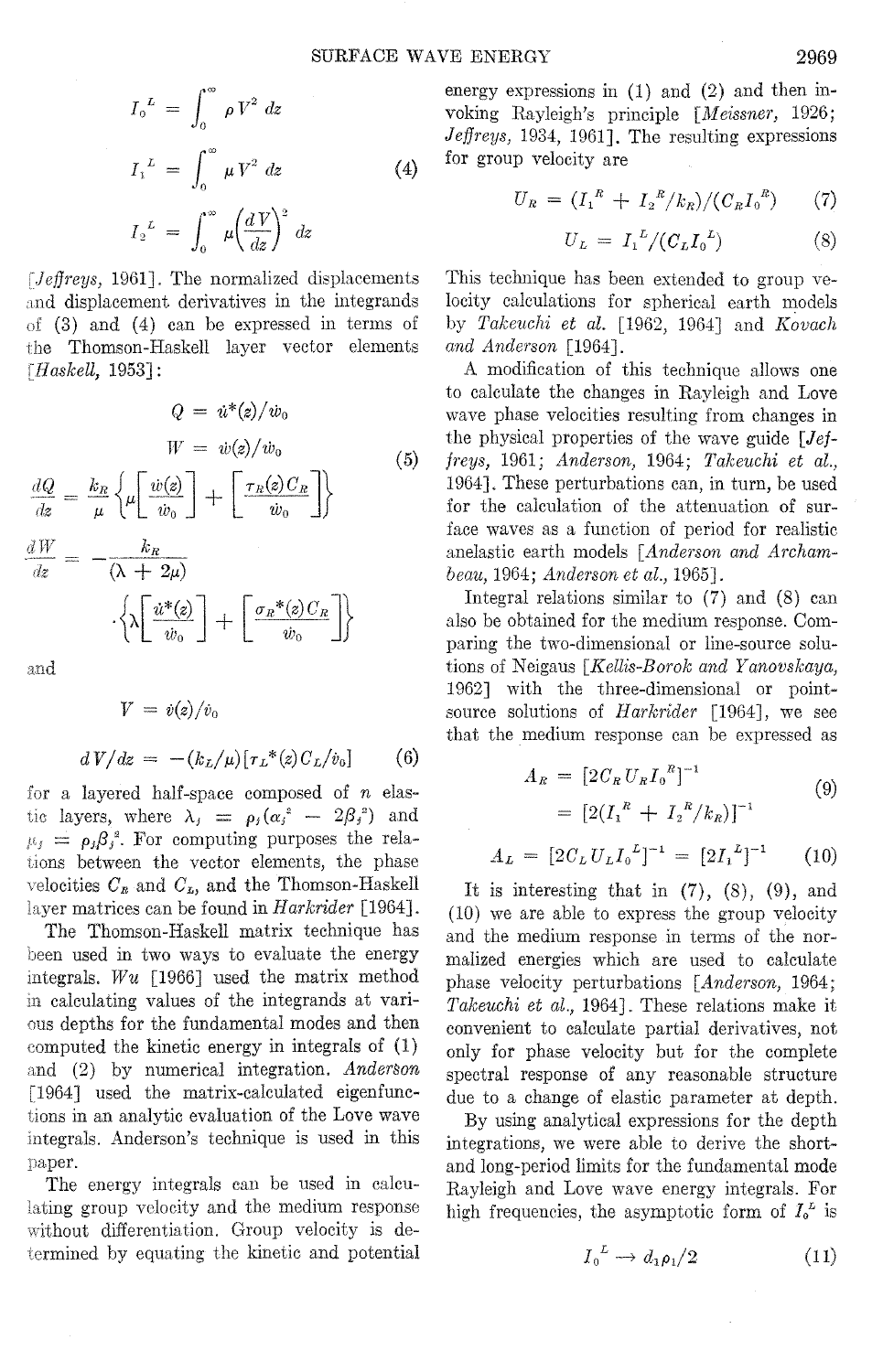## HARKRIDER AND ANDERSON

# TABLE 1. Layer parameters for the oceanic and shield earth models.

| Ocean |                |                    |                  |                  |                          |                          |                  |                     |  |  |  |
|-------|----------------|--------------------|------------------|------------------|--------------------------|--------------------------|------------------|---------------------|--|--|--|
|       | D              | <b>ALPHA</b>       | <b>BETA</b>      | RHO              | ĦU                       | LAMDA                    | DEPTH            | M                   |  |  |  |
|       | 5.00           | 1.5200             | ö.               | 1.0300           | ٩.<br>$\mathbf{0}$       | 2.379712                 | 2.50             | 0                   |  |  |  |
|       | 1.00           | 2.1000             | 1,0000           | 2.1000           | 2.100000                 | 5.061000                 | 5.50             | $\mathbf{I}$        |  |  |  |
|       | 5.00           | 6.4100             | 3.7000           | 3,0660           | 41.973539                | 42.029035                | 8.50             | z                   |  |  |  |
|       | 9.00           | 8.1100             | 4,6060           | 3.4000           | 72.131800                | 79.361530                | 15.50            | 3                   |  |  |  |
|       | 5.00           | 8.1200             | 4.6110           | 3.4000           | 72.288468                | 79.599974                | 22.50            | 4                   |  |  |  |
|       | 15.00          | 8.1200             | 4.6100           | 3.4000           | 72.257137                | 79.662676                | 32,50            | 5                   |  |  |  |
|       | 20.00          | 8.0100             | 4.5600           | 3.3700           | 70.074429                | 76.070675                | 50.00            | 6                   |  |  |  |
|       | 20.00          | 7.9500             | 4.5600           | 3.3700           | 70.074429                | 72.843563                | 70.00            | 7                   |  |  |  |
|       | 20.00          | 7.7100             | 4.4000           | 3.3700           | 65.243197                | 69.840218                | 90.00            | 8                   |  |  |  |
|       | 20.00          | 7.6800             | 4.3400           | 3.3300           | 62.722546                | 70.966294                | 110.00           | 9                   |  |  |  |
|       | 20.00          | 7.7770             | 4.3400           | 3,3300           | 62.722546                | 75,959060                | 130.00           | 10                  |  |  |  |
|       | 20.00          | 7.8500             | 4.3400           | 3,3300           | 62.722546                | 79,757827                | 150.00           | $\mathbf{11}$<br>12 |  |  |  |
|       | 20.00          | 8.1000             | 4.4500           | 3.3300           | 65.942324                | 86.596643                | 170.00<br>190.00 | 13                  |  |  |  |
|       | 20.00          | 8.1200             | 4.4500           | 3.3300           | 65.942324                | 87.676895                | 210.00           | 14                  |  |  |  |
|       | 20.00<br>20.00 | 8.1200<br>8.1200   | 4.4500<br>4.4500 | 3.3300<br>3.3300 | 65.942324<br>65.942324   | 87.676895<br>87.676895   | 230.00           | 15                  |  |  |  |
|       | 20.00          | 8.1200             | 4.4500           | 3.3300           | 65.942324                | 87.676895                | 250.00           | 16                  |  |  |  |
|       | 20.00          | 8.1200             | 4,4500           | 3.3500           | 66.338373                | 88.203485                | 270.00           | 17                  |  |  |  |
|       | 20.00          | 8.1200             | 4.4500           | 3.3600           | 66.536399                | 88.466776                | 290.00           | 18                  |  |  |  |
|       | 20.00          | 8.1200             | 4.4500           | 3.3700           | 66.734424                | 88.730070                | 310,00           | 19                  |  |  |  |
|       | 20.00          | 8.1200             | 4.4500           | 3.3800           | 66.932448                | 88.993366                | 330.00           | 20                  |  |  |  |
|       | 20.00          | 8.2400             | 4.5000           | 3.3900           | 66.647499                | 92.877855                | 350,00           | 21                  |  |  |  |
|       | 10.00          | 8.3000             | 4.5300           | 3.4400           | 70.591894                | 95.797806                | 365.00           | 22                  |  |  |  |
|       | 20.00          | 8.3600             | 4.5600           | 3.5000           | 72.777597                | 99.058397                | 380.00           | 23                  |  |  |  |
|       | 25.00          | 8.7500             | 4.7950           | 3.6840           | 84.702617                | 112.651014               | 402.50           | 24                  |  |  |  |
|       | 20.00          | 9.1500             | 5.0400           | 3.8800           | 98.558205                | 127.726883               | 425.00           | 25                  |  |  |  |
|       | 10.00          | 9.4300             | 5.2170           | 3.9000           | 106.146643               | 134.513813               | 440.00           | 26                  |  |  |  |
|       | 20.00          | 9.7600             | 5.4000           | 3,9200           | 114.307198               | 144.795391               | 455.00           | 21                  |  |  |  |
|       | 25.00          | 9.7650             | 5.4000           | 3.9330           | 114.686278               | 145.659540               | 477.50           | 28                  |  |  |  |
|       | 25.00          | 9.7750             | 5.4000           | 3.9480           | 115.123677               | 146.986506               | 502.50           | 29                  |  |  |  |
|       | 25.00          | 9.7800             | 5.4000           | 3.9600           | 115.473598               | 147.820463               | 527.50           | 30                  |  |  |  |
|       | 25.00          | 9.7840             | 5.4000           | 3,9880           | 116,290077               | 149.177738               | 552.50           | 31                  |  |  |  |
|       | 25.00          | 9.7880             | 5.4000           | 4.0220           | 117.281517               | 150.764442               | 577.50           | 32                  |  |  |  |
|       | 25.00          | 9.7920             | 5.4000           | 4.0560           | 118.272958               | 152.356596               | 602.50           | 33                  |  |  |  |
|       | 25.00          | 9.7960             | 5.4000           | 4.0900           | 119.264398               | 153.954199               | 627.50           | 34                  |  |  |  |
|       | 25.00          | 9.8000             | 5.4000           | 4.1200           | 120.139196               | 155.406395               | 652.50           | 35                  |  |  |  |
|       | 25.00          | 10.1630            | 5.6000           | 4.1650           | 130.614395               | 168.959763               | 677.50           | 36                  |  |  |  |
|       | 25.00          | 10.4880            | 5.8000           | 4.2120           | 141.691675               | 179.928814               | 702.50           | 37                  |  |  |  |
|       | 25.00          | 10.8180            | 6.1000           | 4.2570           | 158.402966               | 181.387039               | 727.50           | 38<br>39            |  |  |  |
|       | 25.00<br>25.00 | 11,1200<br>11.1350 | 6.2000           | 4.3000           | 165,291996<br>172.296558 | 201.129906               | 752.50<br>777.50 | 40                  |  |  |  |
|       | 25.00          | 11.1500            | 6.2050<br>6.2100 | 4.4750<br>4.6330 | 178.667469               | 210.254181<br>218.651192 | 802.50           | 41                  |  |  |  |
|       | 25.00          | 11.1650            | 6.2180           | 4.7970           | 185.468922               | 227.042854               | 827.50           | 42                  |  |  |  |
|       | 25.00          | 11.1800            | 6.2300           | 4.9400           | 191.735720               | 233,991001               | 852.50           | 43                  |  |  |  |
|       | 25.00          | 11.2240            | 6.2500           | 4.9425           | 193.066404               | 236.514317               | 877.50           | 44                  |  |  |  |
|       | 25.00          | 11-2670            | 6.2750           | 4,9450           | 194.712463               | 238.319519               | 902.50           | 45                  |  |  |  |
|       | 25.00          | 11.3100            | 6.2970           | 4.9475           | 196.179302               | 240.506287               | 927,50           | 46                  |  |  |  |
|       | 25.00          | 11.3500            | 6.3220           | 4.9500           | 197.840031               | 241.991287               | 952.50           | 47                  |  |  |  |
|       | 25.00          | 11,3920            | 6.3400           | 4.9517           | 199.036549               | 244.546944               | 977.50           | 48                  |  |  |  |
|       | 25.00          | 11.4340            | 6.3600           | 4.9534           | 200.363043               | 246.863354               | 1002.50          | 49                  |  |  |  |
|       | 25.00          | 11.4760            | 6.3750           | 4.9550           | 201.374296               | 249.817837               | 1027.50          | 50                  |  |  |  |
|       | 25.00          | 11.5180            | 6.3900           | 4,9567           | 202.392466               | 252.792294               | 1052.50          | 51                  |  |  |  |
|       | 25,00          | 11.5600            | 6.4050           | 4.9584           | 203.413521               | 255.781784               | 1077.50          | 52                  |  |  |  |
|       | 25.00          | 11,6000            | 6.4210           | 4.9600           | 204.497028               | 258.423523               | 1102.50          | 53                  |  |  |  |
|       |                |                    |                  |                  |                          |                          |                  |                     |  |  |  |

Shield

| D     | <b>ALPHA</b> | <b>BETA</b> | RHO            | MU                     | LAMDA      | DEPTH            | ×        |  |
|-------|--------------|-------------|----------------|------------------------|------------|------------------|----------|--|
| 10.00 | 6.1000       | 3.5400      | 2.5500         | 31.955579              | 30.974339  | 5.00             | 1        |  |
| 6.50  | 6.1000       | 3.5400      | 2.5500         | 31.955579              | 30.974339  | 13.25            | 2        |  |
| 5.00  | 6.4000       | 3.7000      | 3.0800         | 42.165199              | 41.826400  | 19.00            | 3        |  |
| 5.00  | 6.7000       | 3.9200      | 3.4200         | 52.553087              | 48.417622  | 24.00            | 4        |  |
| 5.00  | 6.7000       | 3.9200      | 3.4200         | 52.553087              | 48.417622  | 29.00            | 5        |  |
| 3.50  | 6,7000       | 3.9200      | 3.4200         | 52.553087              | 48.417622  | 33.25            | 6        |  |
| 5.00  | 8.1500       | 4.7500      | 3.4200         | 77.163750              | 72.837444  | 37.50            | 1        |  |
| 20.00 | 8,1600       | 4.7500      | 3.4200         | 77.163750              | 73.395247  | 50.00            | 8        |  |
| 20.00 | 8.2100       | 4.7500      | 3.4200         | 77.163750              | 76.194515  | 70.00            | 9        |  |
| 20,00 | 8.2600       | 4.7500      | 3.4200         | 77.163750              | 79.010887  | 90.00            | 10       |  |
| 20.00 | 8.3200       | 4.7500      | 3.4200         | 77.163750              | 82.413103  | 110.00           | u        |  |
| 20.00 | 8.3000       | 4,7000      | 3.4000         |                        |            |                  |          |  |
| 20.00 | 8.2840       | 4.5600      |                | 75.105998<br>71.319757 | 84.013996  | 130.00           | 12       |  |
| 20.00 | 6.2840       | 4.5400      | 3,4000         |                        | 90.684305  | 150.00           | 13       |  |
| 20.00 |              |             | 3,4000         | 70.079437              | 93.164946  | 170.00           | 14       |  |
|       | 8.2840       | 4.5400      | 3.4100         | 70.285554              | 93.438961  | 190.00           | 15       |  |
| 20.00 | 8.2840       | 4.5400      | 3,4200         | 70.491670              | 93.712975  | 210.00           | 16       |  |
| 20.00 | 8.2840       | 4.5400      | 3.4500         | 71.110018              | 94.535019  | 230.00           | 17       |  |
| 20.00 | 8,2840       | 4.5400      | 3.4500         | 71.110018              | 94.535019  | 250.00           | 18       |  |
| 20.00 | 8.2840       | 4.5400      | 3.4500         | 71.110018              | 94.535019  | 270.00           | 19       |  |
| 20.00 | 8.2840       | 4.5400      | 3.4500         | 71.110018              | 94.535019  | 290.00           | 20       |  |
| 20.00 | 8.2840       | 4.5400      | 3,4500         | 71.110018              | 94,535019  | 310.00           | 21       |  |
| 20.00 | 8.2840       | 4.5400      | 3.4500         | 71.110018              | 94.535019  | 330.00           | 22       |  |
| 20.00 | 8.3130       | 4.5400      | 3.4500         | 71.110018              | 96.195551  | 350.00           | 23       |  |
| 10.00 | 8.5070       | 4.6430      | 3.4500         | 74.373197              | 100.926821 | 365.00           | 24       |  |
| 20.00 | 8.7000       | 4.7500      | 3.4500         | 77.840624              | 105.449245 | 380.00           | 25       |  |
| 25.00 | 8.7400       | 4.7500      | 3.6600         | 82.578750              | 114.421106 | 402.50           | 26       |  |
| 20,00 | 8.7600       | 4.7500      | 3,8800         | 87.542500              | 122.656883 | 425.00           | 27       |  |
| 10.00 | 9.0380       | 5.0000      | 3.9000         | 97.499999              | 123.573225 | 440.00           | 28       |  |
| 20.00 | 9.4890       | 5,2500      | 3.9200         | 108.044999             | 136.871187 | 455.00           | 29       |  |
| 25.00 | 9.5000       | 5.2530      | 3.9330         | 108.527235             | 137.898777 | 477.50           | 30       |  |
| 25.00 | 9.5160       | 5.2570      | 3.9480         | 109.107119             | 139.293953 | 502.50           | 3I       |  |
| 25,00 | 9.5260       | 5,2600      | 3.9600         | 109.563694             | 140.221516 | 527.50           | 32       |  |
| 25,00 | 9,5760       | 5.2850      | 3,9880         | 111.389723             | 142.919250 | 552.50           | 33       |  |
| 25.00 | 9.6300       | 5.3130      | 4.0220         | 113.532887             | 145.922029 | 577.50           | 34       |  |
| 25.00 | 9.6830       | 5.3400      | 4.0560         |                        |            |                  |          |  |
| 25.00 | 9.7360       | 5.3670      | 4.0900         | 115.659271             | 148,973991 | 602.50<br>627.50 | 35<br>36 |  |
| 25.00 | 9.7620       | 5.3900      | 4.1200         | 117.811175             | 152.067495 |                  | 37       |  |
|       |              |             |                | 119.694649             | 154.843288 | 652.50           |          |  |
| 25.00 | 10.0140      | 5,5180      | 4.1650         | 126.817265             | 164.032475 | 677.50           | 38       |  |
| 25.00 | 10.1800      | 5.6300      | 4.2120         | 133.507339             | 169.484978 | 702.50           | 39       |  |
| 25.00 | 10.1900      | 5.7460      | 4.2570         | 140.551306             | 160.927654 | 727.50           | 40       |  |
| 25.00 | 10.4920      | 5.8500      | 4.3000         | 147.156744             | 179.039375 | 752.50           | 41       |  |
| 25.00 | 10.6770      | 5.9500      | 4.4750         | 158.426184             | 193.290142 | 777.50           | 42       |  |
| 25.00 | 10.8520      | 6.0440      | 4.6330         | 169.243189             | 207.123043 | 802.50           | 43       |  |
| 25.00 | 11.0250      | 6.1400      | 4.7970         | 180.844978             | 221,388382 | 827.50           | 44       |  |
| 25.00 | 11.1800      | 6.2300      | 4.9400         | 191.735720             | 233.991001 | 852.50           | 45       |  |
| 25.00 | 11.2240      | 6.2500      | 4.9425         | 193.066404             | 236.514317 | 877.50           | 46       |  |
| 25.00 | 11.2670      | 6.2750      | 4.9450         | 194.712463             | 238.319519 | 902.50           | 47       |  |
| 25.00 | 11.3100      | 6.2970      | 4.9475         | 196.179302             | 240.506287 | 927.50           | 48       |  |
| 25.00 | 11-3500      | 6.3220      | 4.9500         | 197.840031             | 241.991287 | 952.50           | 49       |  |
| 25.00 | 11.3920      | 6.3400      | 4.9517         | 199.036549             | 244.546944 | 977.50           | 50       |  |
| 25.00 | 11.4340      | 6.3600      | 4.9534         | 200.363043             | 246.863354 | 1002.50          | 51       |  |
| 25.00 | 11.4760      | 6.3750      | 4,9550         | 201.374296             | 249.817837 | 1027.50          | 52       |  |
| 25.00 | 11.5180      | 6.3900      | 4.9567         | 202.392466             | 252.792294 | 1052.50          | 53       |  |
| 25.00 | 11,5600      | 6.4050      | 4.9584         | 203.413521             | 255.781784 | 1077.50          | 54       |  |
| 25.00 | התהגדו       | 6. LTIN     | <b>A. 9600</b> | 705.507578             | 758 EJI573 | TINY KN          | κĸ       |  |

2970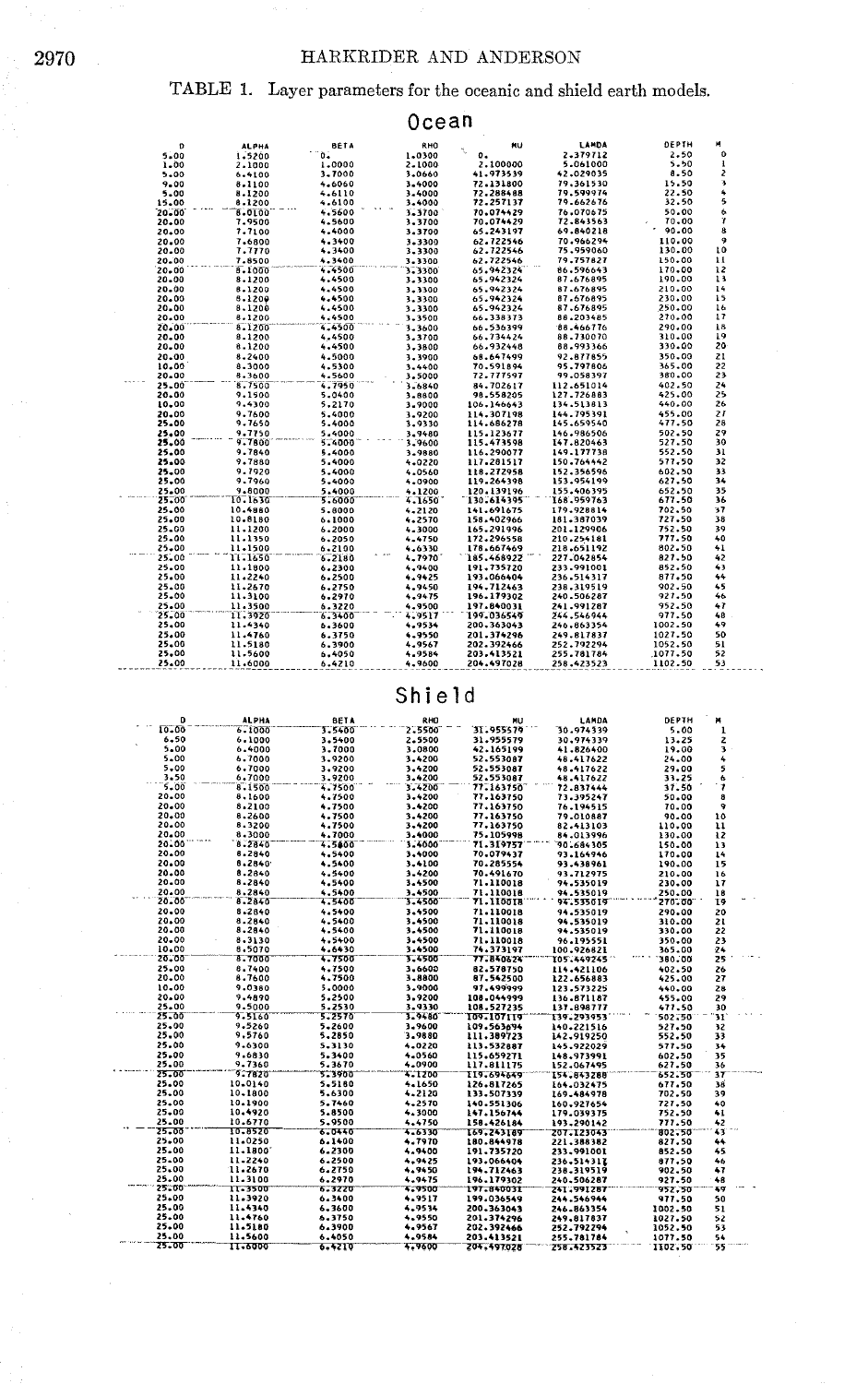

Fig. 1. Shear velocity as a function of depth for oceanic, tectonic, and shield earth models *[Anderson and Toksoz,* 1966; *Anderson* 1966].

and from (10)

lepth, 400<br>Depth,

1000

$$
A_L = \left(\mu_1 d_1\right)^{-1} \tag{12}
$$

since  $C_L \rightarrow U_L \rightarrow \beta_1$  as  $\omega \rightarrow \infty$ . For long periods of the fundamental Love mode,  $I_0^L$  can be expressed in the limit as

$$
I_0^L \to \mu_n^2/[2\omega^2 d_p \mu_p (\beta_n^2/\beta_p^2 - 1)] \qquad (13)
$$

where the subscript 1 designates the surface layer and *n* the nth layer or half-space. The new quantities are defined by

$$
\mu_p = \sum_{j=1}^{n-1} \frac{\mu_j d_j}{d_p}
$$
\n
$$
\rho_p = \sum_{j=1}^{n-1} \frac{\rho_j d_j}{d_p}
$$
\n
$$
d_p = \sum_{j=1}^{n-1} d_j
$$
\n(14)

and  $\beta_p^2 = \mu_p/\rho_p$ 

From (10) we obtain the long-period limit

$$
A_L = \omega^2 d_p \mu_p (\beta_n^2/\beta_p^2 - 1) / (\beta_n \mu_n)^2 \qquad (15)
$$
  
since the limits

using the limits

$$
C_L \longrightarrow U_L \longrightarrow \beta_n \text{ as } \omega \longrightarrow 0
$$

For Rayleigh waves the high-frequency and long-period asymptotes are

$$
I_0^{\ R} \to 2\,V_{Rj}\rho_j D_j/\omega (1 - V_{Rj}^2/\alpha_j^2)^{1/2} \tag{16}
$$

where

$$
D_{i} = \beta_{i}^{2} \gamma_{i}^{2} (\alpha_{i}^{2} + \beta_{i}^{2})
$$
  
- 2V<sub>Ri</sub><sup>2</sup>)/[ $\alpha_{i}$  V<sub>Ri</sub>( $\gamma_{i}$  - 1)]<sup>2</sup> - ( $\gamma_{i}$  - 1)  
 $\gamma_{i}$  = 2( $\beta_{i}$ /V<sub>Ri</sub>)<sup>2</sup>

and from (10)

 $A_R \rightarrow \omega (1 - V_{Ri}^2/\alpha_i^2)^{1/2}/(4\rho_i V_{Ri}^3 D_i)$  (17) since  $C_R \to U_R \to V_{Rj}$  with the subscript  $j = 1$ for  $\omega \to \infty$  and  $j = n$  for  $\omega \to 0$ . This shortperiod expression is only valid for an all solid model; for oceanic models the limit is different and is not given here.

Expressions 12, 15, and 17 are identical with the limits given by *Harkrider* [1966], which were obtained by taking the short- and longperiod limits of the residue evaluation of the solutions for buried sources.

Since the kinetic and potential energy integrals of (1) and (2) are equal for surface waves, we can write the spectral energy densities per unit propagation path as

$$
E^{R} = \int_{0}^{2\pi} \omega^{2} I_{0}^{R} |[w_{0}(r, \theta, h)]_{R}|^{2} r d\theta
$$
 (18)

$$
E^{L} = \int_{0}^{2\pi} \omega^{2} I_{0}^{L} | \{ V_{0}(r, \theta, h) \}_{L} |^{2} r d\theta \qquad (19)
$$

Evaluating these expressions with the spectral solutions for buried sources in a multilayered medium *[Harkrider,* 1964; *Ben-Menahem and Hark rider,* 1964], we obtain at distances large in comparison with the wavelength

$$
E_V^R = \omega \langle L \rangle^2 C_R A_R^2 I_0^R [\dot{w}(h) / \dot{w}_0]^2 \qquad (20)
$$

$$
E_V^L \equiv 0 \tag{21}
$$

for a vertical source at depth *h* and

$$
E_H^{\ R} = (\omega/2) \langle L \rangle^2 C_R A_R^2 I_0^{\ R} [i^*(h)/\dot{w}_0]^2 \qquad (22)
$$

$$
E_{H}^{L} = (\omega/2) \langle L \rangle^{2} C_{L} A_{L}^{2} I_{0}^{L} [\dot{v}(h)/\dot{v}_{0}]^{2} \qquad (23)
$$

for a horizontal source at the same depth with source strength  $\langle L \rangle$ .

### NUMERICAL RESULTS

The numerical calculations presented in this paper are for two extreme models of the earth's mantle structure. The oceanic and shield models are given in Table 1 and Figure 1. These structures were derived by applying the universal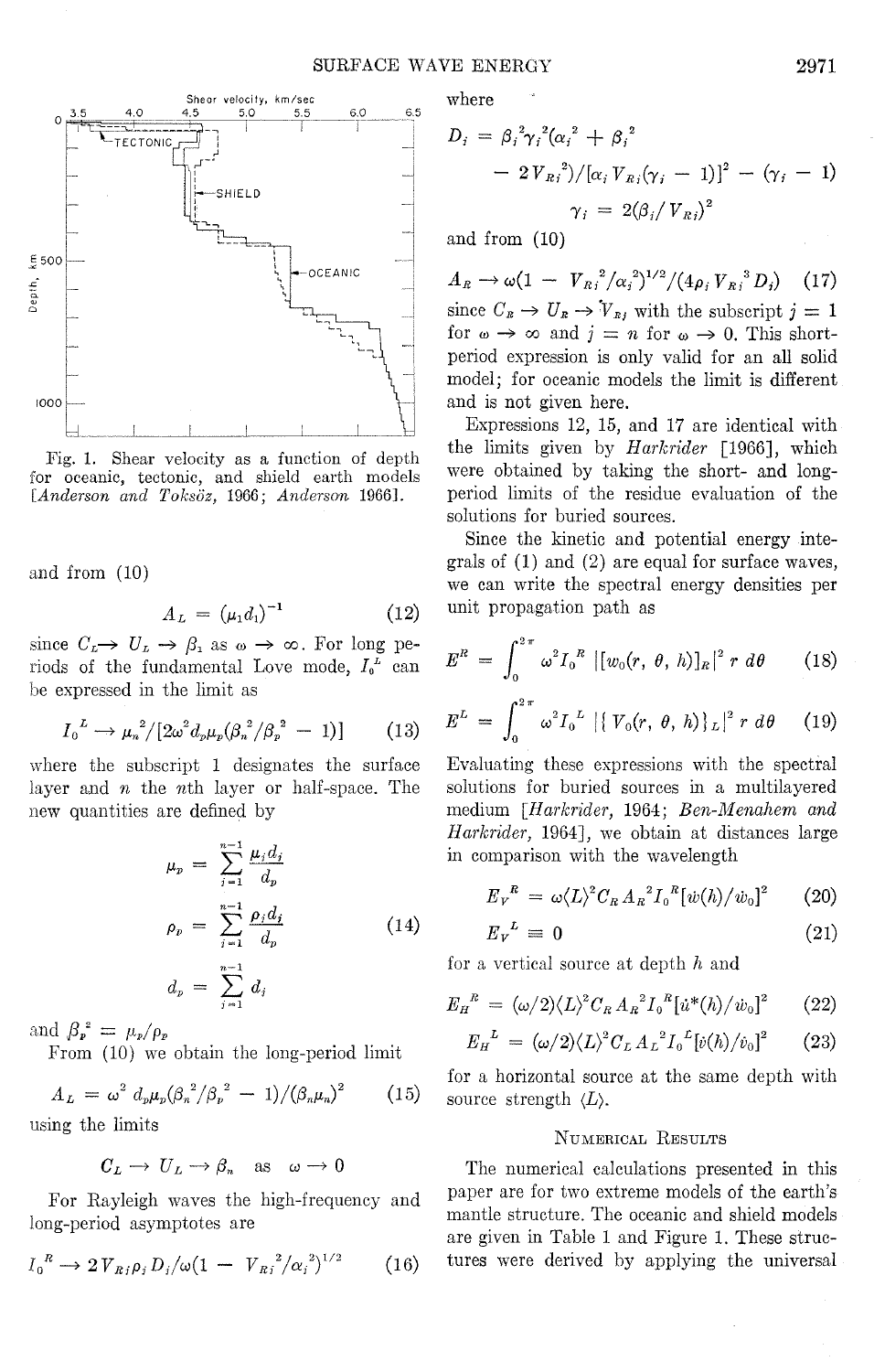## HARKRIDER AND ANDERSON

### TABLE 2. Normalized Rayleigh and Love energy integrals in units of  $10^5$  ergs/cm<sup>4</sup> for the ocean structure.

|                        |                                            |               |                            | RAYLEIGH                     |                            |                            |                            |
|------------------------|--------------------------------------------|---------------|----------------------------|------------------------------|----------------------------|----------------------------|----------------------------|
|                        | MODE 1,1                                   |               |                            | MODE 2,1                     |                            | MODE 1,2                   |                            |
| PERIOD.                | ENERGY.                                    |               | <b>ER100</b><br>250.       | <b>ENERGY</b><br>0.16325E 02 | ERIOD.<br>110.             | ENERGY.<br>0.14421E 03     |                            |
| 350.<br>300.           | 0.83660E 00<br>0.81804E 00                 |               | 225.                       | 0.64546E 01                  | 100.                       | 0.49530E 02                |                            |
| 250.                   | 0.88346E 00                                |               | 200.                       | 0.69574E 01                  | 90.                        | 0.32500E 02                |                            |
| 225.                   | 0.96339E.00                                |               | 1.75.                      | 0.83638E.01                  | 80,                        | 0.22437E.02                |                            |
| 200.<br>175.           | 0.10855E 01<br>0.126526.01                 |               | 150.<br>140.               | 0.10222E 02<br>0.11232E 02   | 70.<br>65.                 | 0.25950E 02<br>0.33387E 02 |                            |
| 150.                   | 0.15293E 01                                |               | 130.                       | 0.12567E 02                  | 60.                        | 0.45168E 02                |                            |
| 140.                   | 0.16682E 01<br>0.18320E 01                 |               | 120.                       | 0.14359E 02                  | 55.<br>50.                 | 0.60541E 02<br>0.75620E 02 |                            |
| 130.<br>120.           | 0.202706.01                                |               | 110.<br>100.               | 0.16654E 02<br>0.19313E 02   | 45.                        | 0.85394E 02                |                            |
| 110.                   | 0.22610E 01                                |               | 90.                        | 0.21936E 02                  | 40.                        | 0.92823E 02                |                            |
| 100.                   | 0.254306.01                                |               | 80.                        | 0.24208E 02                  | 35.<br>30.                 | 0.11113E 03                |                            |
|                        | 90.<br>0.28900E 01<br>$80-$<br>0.33220E 01 |               | 70.<br>65.                 | 0.27114E 02<br>0.29916E 02   | $25 -$                     | 0.15659E 03<br>0.269776.03 |                            |
|                        | 0.38762E 01<br>70.                         |               | 60.                        | $0.34653E$ 02                | 20.                        | 0.66251E 03                |                            |
|                        | 0.42159E 01<br>65.                         |               | 55.                        | 0.42459E 02                  | 15,                        | 0.34680E.04                |                            |
|                        | 0.46101E 01<br>60.<br>0.50715E.01<br>55,   |               | 50.<br>45.                 | 0.55076E 02<br>0.75520E 02   | 10.                        | 0.12420E 06                |                            |
|                        | 50.<br>0.561596 01                         |               | 40.                        | 0.10937E 03                  |                            |                            |                            |
|                        | 0.62620E 01<br>45.                         |               | 35.                        | 0.16760E 03                  |                            |                            |                            |
|                        | 0.70303E 01<br>40.<br>0.793926.01<br>35.   |               | 30.<br>$25 -$              | 0.27353E 03<br>0.48540E 03   |                            |                            |                            |
|                        | $30 -$<br>0.89970E 01                      |               | 20.                        | 0.10092E 04                  |                            |                            |                            |
|                        | 0.10176E 02<br>25.                         |               | 15.                        | 0.34319E 04                  |                            |                            |                            |
|                        | C.11292E 02<br>20.<br>0.12641E 02<br>15.   |               | 10.                        | 0.493416 05                  |                            |                            |                            |
|                        | 10.<br>0.37182E 02                         |               |                            |                              |                            |                            |                            |
|                        |                                            |               |                            |                              |                            |                            |                            |
|                        |                                            |               |                            | LOVE                         |                            |                            |                            |
| MODE                   | $\Omega$                                   |               | MODE                       | MODE                         | $\overline{z}$             | MODE.                      | 3                          |
| PERIOD                 | ENERGY                                     | <b>PERIOD</b> | ENERGY                     | <b>PERIOD</b>                | ENERGY                     | PERIOD                     | ENERGY                     |
| 350<br>$300 -$         | 0.46970E-00<br>0.56053E 00                 | 200.<br>175.  | 0.17491E 02<br>0.49721E 01 | 100.<br>90.                  | 0.42066E 02<br>0.13147E 02 | 65.<br>$60 -$              | 0.35565E 02<br>0.23841E 02 |
| 250.                   | 0,71589E 00                                | 150.          | 0.42305E 01                | $80 -$                       | 0.12220E 02                | 55,                        | 0.23117E 02                |
| 225.                   | 0.83493E 00                                | 140.          | 0.42787E 01                | 70.                          | 0.14460E 02                | 50.                        | 0.27401E 02                |
| 200.                   | 0.99960E 00                                | 130.          | 0.44409E01                 | 65.                          | 0.15934E 02                | 45.                        | 0.35680E 02                |
| 175.<br>150.           | 0.12362E 01<br>0.15944E 01                 | 120.<br>110.  | 0.46938E 01<br>0.50199E 01 | $60 -$<br>55.                | 0.17069E 02<br>0.17456E 02 | 40.5<br>35.                | 0.41048E 02<br>0.35297E 02 |
| 140.                   | 0.17918E 01                                | 100.          | 0.54117E 01                | $50 -$                       | 0.17236E 02                | 30.                        | 0.33503E 02                |
| 130.                   | 0.20350E 01                                | 90.           | 0.58904E 01                | 45.                          | 0.17241E 02                | 25.                        | 0.39507E 02                |
| 120.<br>110.           | 0.23395E 01<br>0.27288E 01                 | 80.<br>70.    | 0.65398E 01<br>0.75425E 01 | 40.<br>35,                   | 0.18154E 02<br>0.20012E 02 | $20 -$<br>15.              | 0.52621E 02<br>0.92548E 02 |
| 100.                   | 0.32387E 01                                | 65.           | 0.82664E 01                | $30 -$                       | 0.22536E 02                | 10.                        | 0.10480E 04                |
| $90 -$                 | 0.39260E 01                                | $60 -$        | 0.92062E 01                | 25.                          | 0.25166E 02                |                            |                            |
| 80.<br>70.1            | 0.48867E 01<br>0.62922E 01                 | 55.<br>50.    | 0.10432E 02<br>0.12040E 02 | 20.<br>15.                   | 0.26649E 02<br>0.27114E 02 |                            |                            |
| 65.                    | 0.72553E 01                                | 45.           | 0.14172E 02                | 10.                          | 0.29341E 04                |                            |                            |
| 60.                    | 0.84760E 01                                | 40,           | 0.17039E 02                |                              |                            |                            |                            |
| 55.<br>.50.            | 0.10058E 02<br>$0.12161E_02$               | 35.<br>30,    | 0.20976E 02<br>0.26519E 02 |                              |                            |                            |                            |
| 45.                    | 0.15050E 02                                | 25.           | 0.34478E 02                |                              |                            |                            |                            |
| 40.1                   | 0.19177E 02                                | $20 -$        | 0.45034E 02                |                              |                            |                            |                            |
| 35.<br>30.             | 0.253786 02<br>0.35308E 02                 | 15.<br>10.    | 0.41085E 02<br>0.96181E 02 |                              |                            |                            |                            |
| 25.                    | 0.525386 02                                |               |                            |                              |                            |                            |                            |
| $20 -$                 | 0.85064E.02                                |               |                            |                              |                            |                            |                            |
| 15.<br>10 <sub>1</sub> | 0.14116E 03<br>0.11985E.02                 |               |                            |                              |                            |                            |                            |
|                        |                                            |               |                            |                              |                            |                            |                            |
|                        |                                            |               |                            |                              |                            |                            |                            |
|                        |                                            |               |                            |                              |                            |                            |                            |
|                        |                                            |               |                            |                              |                            |                            |                            |
|                        |                                            |               |                            |                              |                            |                            |                            |
|                        |                                            |               |                            |                              |                            |                            |                            |
|                        |                                            |               |                            |                              |                            |                            |                            |
|                        |                                            |               |                            |                              |                            |                            |                            |
|                        |                                            |               |                            |                              |                            |                            |                            |
|                        |                                            |               |                            |                              |                            |                            |                            |
|                        |                                            |               |                            |                              |                            |                            |                            |
|                        |                                            |               |                            |                              |                            |                            |                            |
|                        |                                            |               |                            |                              |                            |                            |                            |
|                        |                                            |               |                            |                              |                            |                            |                            |

dispersion theory of Anderson [1964] to the great-circle data of Toksöz and Anderson [1966]. Approximately 53 layers are used in each case to define the mantle structure.

For each model we provide in tables and/or figures the basic quantities necessary for calculating the surface wave energies for the first three Rayleigh and the first four Love modes. The effect of source depth is presented for the oceanic model, but tables for including the source depth can be found in *Harkrider* [1966] for a much wider range of depths for both models.

It is advisable at this point to mention some of the basic differences between the two structural models. The most pronounced difference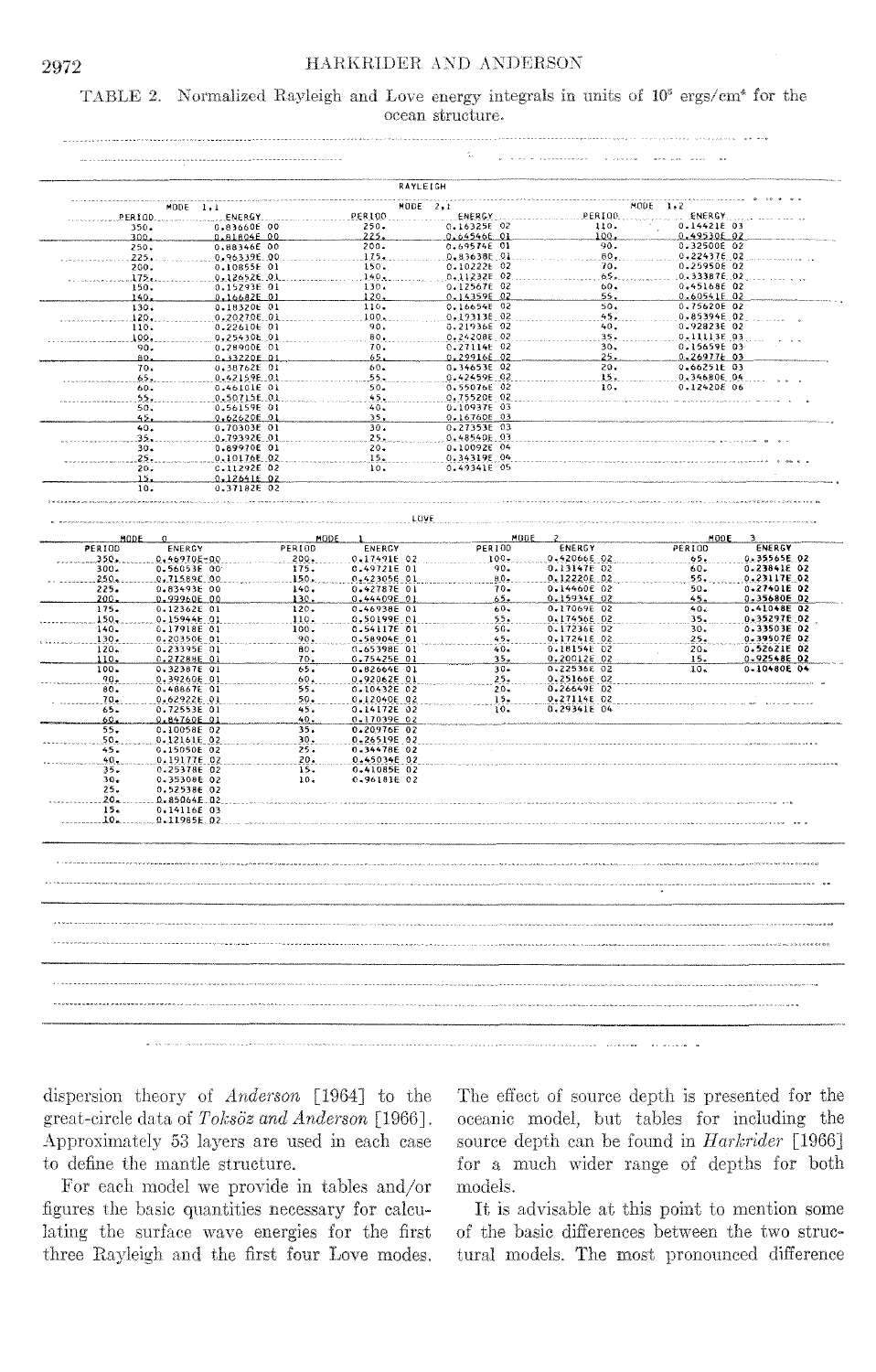

Normalized Love and Rayleigh energy density integrals for the oceanic structure. Fig.  $2.$ 

(Figure 1) occurs in the mantle low-velocity zone between 100 and 400 km. The oceanic model has a shallower and more pronounced low-velocity zone in addition to a thinner crustal wave guide. Thus, if any differences between models occur in the numerical results, we would expect them to be most apparent in the trapped modes, i.e., Love waves and the highermode Rayleigh waves. These are waves whose very existence depends on the presence of wave guides either at the surface or at depth, and they are thus more sensitive to the details of wave guides than the fundamental Rayleigh wave. The two pronounced upper mantle discontinuities at depths near 400 and 700 km are important features of recent conclusions regarding surface wave dispersion.

For the oceanic model, the sum of the normalized kinetic and potential energy density integrals are given in Table 2 and Figure 2. Since these two integrals are equal, the curves represent  $2T^k$  and  $2T^k$ , given in (1) and (2). The same quantities are given for the shield model in Table 3 and Figure 3. From the limits (16) we see that the energy density integral for fundamental Rayleigh waves is inversely proportional to period at both the long and short periods. For the fundamental Love wave, the limits (11 and 13) require that the energy density integral approach a constant value at long periods and be inversely proportional to the square of the period at short periods.

From the figures we see that the long-period asymptotic behavior of the energy integrals is beyond the range of the tabulated results. In fact, on the basis of the figures alone, we might suspect that the quoted long-period trends of Love and Rayleigh waves had been interchanged. To verify the limits, we calculated the energy for very long periods, and the results agree with the theory.

At short periods the asymptotic trends of the Rayleigh and Love fundamental modes for the shield model can be seen in Figure 3. The relatively complicated behavior (Figure 2) at short periods is associated with the surface, crustal, and upper mantle wave guides. Complications occur at shorter periods for the oceanic model because of the thinner crust and shallower lowvelocity zone.

As suggested earlier, the contrast between models is greatest in the trapped modes, especially the Love modes. Very little difference in the normalized energy densities of the fundamental Rayleigh waves occurs over the range of calculated periods.

Energy curves obtained by numerical integration can be found for additional earth models in  $Wu$  [1966].

To calculate the actual variation of energy with frequency and mode, we must operate on the normalized energies with the spectrum of surface displacements obtained from a given source.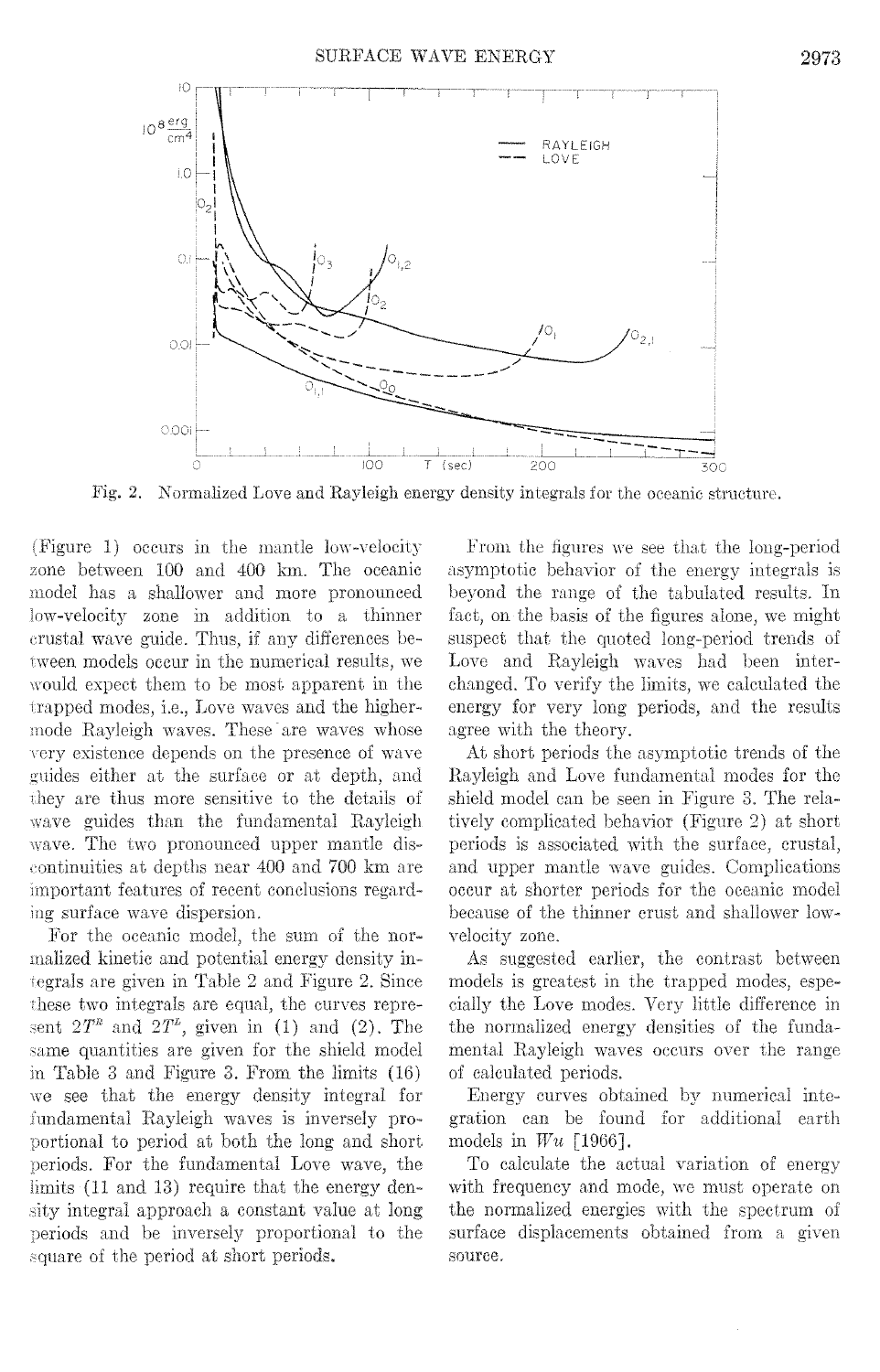### TABLE 3. Normalized Rayleigh and Love energy integrals in units of 10<sup>5</sup> ergs/cm<sup>4</sup> for the shield structure.

|                                               |                            |                                    | RAYLEIGH                     |                            |                                             |
|-----------------------------------------------|----------------------------|------------------------------------|------------------------------|----------------------------|---------------------------------------------|
| $MODE - 1.1$                                  |                            |                                    | MODE 2,1                     |                            | $FGDE = 1.2$                                |
| PER100                                        | . ENERGY.                  | PERIOD                             | ENERGY                       | PERIOD.                    | ENERGY                                      |
| 350.<br>300.                                  | 0.82251E 00<br>0.84075E.00 | 250.<br>225.                       | 0.10227E 02<br>0.76901E 01   | 110.<br>100.               | 0.92987E 02<br>0.49643E 02                  |
| 250.                                          | 0.95077E 00                | 200.                               | 0.87048E C1                  | 90.                        | 0.39277E 02                                 |
| $.225-.$                                      | 0.10551E.01                | 175.                               | 0,10385E 02                  | 80.                        | 0.29952E 02                                 |
| 200.                                          | 0.120476.01                | 150.                               | 0.12264E 02                  | 70.                        | 0.30036E 02                                 |
| 175<br>150.                                   | . 0.14179E 01              | 140.                               | 0.13251602                   | 65.<br>60.                 | 0.35445E 02<br>0.45002E 02                  |
| 140.                                          | 0.17265t 01<br>0.18881E 01 | 130.<br>$120 -$                    | $0.14631E$ 02<br>0.16646E.02 | 55.                        | 0.592296.02                                 |
| 130.                                          | 0.20785E 01                | 110.                               | 0.19500E 02                  | 50.                        | 0.77996E 02                                 |
| 120                                           | .0.230416.01               | $100 -$                            | 0.232656 02                  | 45.                        | 0.94808E 02                                 |
| 110.                                          | 0.25733E 01                | 90.                                | 0.27776E 02                  | 40.<br>$35 -$              | $0.10864E$ 03<br>0.12475E 03                |
| 100.<br>90.                                   | 0,28962601<br>0.32855E 01  | $H0+$<br>70.                       | 0.327326.02<br>0.38452E 07   | $30 -$                     | $0.16470E$ 03                               |
| 80.                                           | L.37568E 01                | $65 -$                             | 0.42406E.02                  | $25 -$                     | 0.275256 03                                 |
| 70.                                           | 0.43286E 01                | 60.                                | 0.48223F.02                  | $20 -$                     | 0.62521E 03                                 |
| 65                                            | 0.46578E.03                | 55.1                               | 0.57510E 02                  | 15.<br>10.                 | 0.20244604<br>0.59404E 05                   |
| 60.<br>55.                                    | 0.501818 01<br>0.54102601  | $50 -$<br>45.                      | 0.73056602<br>0.10031E 03    |                            |                                             |
| $50-$                                         | 0.58320E 01                | 40 <sub>z</sub>                    | 0.15168E 03                  |                            |                                             |
| 45.                                           | 0.62775E.01                | حكف                                | 0.26026E 03                  |                            |                                             |
| 40.                                           | 0.67344E.01                | 30.                                | 9.53339E 03                  |                            |                                             |
| $35 -$<br>30.                                 | 0.717996.01<br>0.75815E 01 | $25 -$<br>$\mathbb{R}^2$<br>$20 -$ | 0.14271E 04<br>0.57889E 04   |                            |                                             |
| 25.                                           | .0.79297E.01               | $15 -$                             | 0.41643E 05                  |                            |                                             |
| $20 -$                                        | 0.84183601                 | 10.                                | 0.76074E 02                  |                            |                                             |
| 15.                                           | 0.98794E 01                |                                    |                              |                            |                                             |
| iC.                                           | 0.14450E 02                |                                    |                              |                            |                                             |
|                                               |                            |                                    |                              |                            |                                             |
|                                               |                            |                                    | LUVE<br>$\sim$ $\sim$        |                            | $\sim$                                      |
|                                               |                            |                                    |                              |                            |                                             |
| MODE<br>PERIOD<br>ENERGY                      | PERIOD                     | $MODE$ 1<br>ENERGY                 | MODE<br>PERIOD               | $\mathbf{z}$<br>ENERGY     | MODE<br>ENERGY<br>PERIOD                    |
| 0.50423E.00<br>350.                           | 200.                       | G.91849E 01                        | $-100$ .                     | 0.18666E 02                | 0.68627E 02<br>70.                          |
| 300.<br>0.60347600                            | 175.                       | 0.442186.01                        | $90 -$                       | 0.11096602                 | 0.24230E 02<br>65.                          |
| 0.766366.00<br>.250                           | 150.                       | 0,40184E 01.                       | $80-.$                       | 0.10993E 02                | 0.21196E 02<br>.60.                         |
| 225.<br>0.88682E 00                           | 140.                       | 0.41098E 01<br>0.42951601          | $10-$                        | 0.131216 02<br>0.14771E 02 | 55.<br>0.21948E 02<br>0.255796 02<br>50.    |
| $200 -$<br>0.104791 01<br>0.126886 01<br>175. | 130.<br>120.               | 0.45574E 01                        | 65.<br>60.                   | 0.166086 02                | 0.32761E 02<br>45.                          |
| 0.15809E 01<br>150.                           | 110.                       | 0.48806E 01                        | 55.                          | 0.18410E 02                | 0.42492E 02<br>40.                          |
| 0.17420601<br>140.                            | 100.                       | 0.525076 01                        | $50 -$                       | 0.20192E 02                | 0.49513E 02<br>35.                          |
| 0.19304E.01<br>130.<br>120.                   | 1.90.<br>80.               | 0.566746.01.<br>0.61762E 01        | $45 - $<br>40.               | 0.22752E 02<br>0.28264E 02 | 0.58877E 02<br>$30 -$<br>0.92299E 02<br>25. |
| $0.21513t$ $01$<br>0.241C6E.01<br>116.        | $70 -$                     | 0.69340E 01                        | $35 -$                       | 0.41724602                 | 0.19191603<br>$20 -$                        |
| 0.27134t 01<br>$100 -$                        | 65.                        | 0.75198E 01                        | $30 -$                       | 0.78427t 02                | 0.498286 03<br>15.                          |
| 0.30615E.01<br>1.90                           | $.60$ + $.50$ $.50$        | 0.83746E 01                        | $25 -$                       | 0.20224f 03                | 0.33544E 02<br>10.                          |
| 0.34450E 01<br>80.                            | 55.<br>50.1                | 0.972376.01                        | $20 -$                       | 0.79618E 03<br>0.572861 04 |                                             |
| 0.38260E.01<br>$70.$ .<br>0.39884E 01<br>65.  | 45.                        | 0.12099E 02<br>0.16961E 02         | 15.<br>$10 -$                | 0.37570E 04                |                                             |
| 0.41073E.01<br>$60 -$                         | 40.                        | 0.28948602                         |                              |                            |                                             |
| 0.41597001<br>55.                             | 35.                        | 0.65257E 02                        |                              |                            |                                             |
| 50.<br>.0.413016.91                           | $\therefore$ 30.           | 0.20271E 03                        |                              |                            |                                             |
| 0.40342t 01<br>45.<br>0.39459E.01<br>40.      | 25.<br>$20-$               | 0.88935E 03<br>0.598458 04         |                              |                            |                                             |
| 0.39808E 01<br>35.                            | 15.                        | 0.71766E 05                        |                              |                            |                                             |
| 0.42414601<br>$30-$                           | 10.                        | 0.34283E 06                        |                              |                            |                                             |
| 0.48462E 01<br>25.                            |                            |                                    |                              |                            |                                             |
| 0.60783È.01<br>20<br>$0.87437t$ 01<br>15.     |                            |                                    |                              |                            |                                             |
| 0.157551 02<br>10.                            |                            |                                    |                              |                            |                                             |
|                                               |                            |                                    |                              |                            |                                             |
|                                               |                            |                                    |                              |                            |                                             |
|                                               |                            |                                    |                              |                            |                                             |
|                                               |                            |                                    |                              |                            |                                             |
|                                               |                            |                                    |                              |                            |                                             |
|                                               |                            |                                    |                              |                            |                                             |
|                                               |                            |                                    |                              |                            |                                             |
|                                               |                            |                                    |                              |                            |                                             |
|                                               |                            |                                    |                              |                            | ٠                                           |
|                                               |                            |                                    |                              |                            |                                             |
|                                               |                            |                                    |                              |                            |                                             |
|                                               |                            |                                    |                              |                            |                                             |
|                                               |                            |                                    |                              |                            |                                             |
|                                               |                            |                                    |                              |                            |                                             |
|                                               |                            |                                    |                              |                            |                                             |
|                                               |                            |                                    |                              |                            |                                             |
|                                               |                            |                                    |                              |                            |                                             |

To facilitate computation and comparison, we adopt as a standard spectrum that due to a surface point source. The spectral density of surface displacement due to a surface source is referred to as relative excitation in this paper. The relative excitations for Rayleigh and Love waves for the oceanic and shield models are given in Figures 4 and 5.

As with the normalized energy integrals, there

is little difference between the two models in the relative excitation of fundamental Rayleigh waves from 300 to 20 seconds. The major differences occur in the trapped modes, especially the Love waves. The shift in amplitude toward the high frequencies in the oceanic relative to the shield model is presumably due to the thinner oceanic wave guide with the maximums for Love waves shifted approximately from 50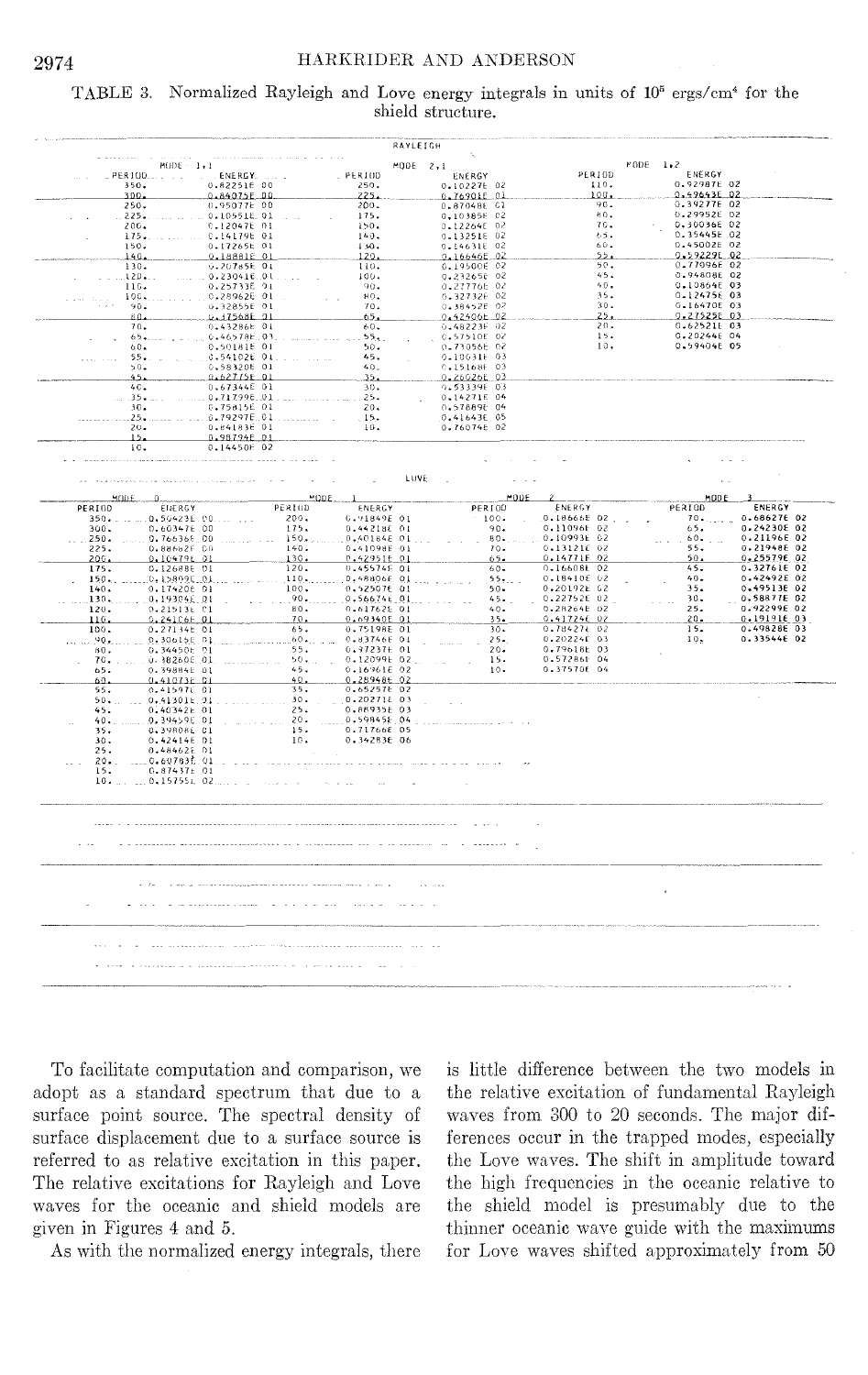

Fig. 3. Normalized Love and Rayleigh energy density integrals for the shield structure.

20 seconds. Note the increasing importance of the higher modes relative to the fundamental mode at intermediate periods.

Physically, these curves are the response of the medium to a surface source. Thus we would expect the amplitude of the trapped modes to become much smaller than the fundumental Rayleigh mode at low and high frequencies. This is reasonable because, at these limits, are approaching half-space conditions for which Love waves and higher modes do not exist.

In Figure 6 we show the Rayleigh and Love wave energy densities per unit propagation path for surface sources at different orientations for oceanic and shield structures. In the figures, the single-subscripted dashed curves are Love modes, and the double-subscripted solid curves refer to Rayleigh modes. A vertical source, of course, does not generate Love waves.

In all cases the energy of the higher-mode Rayleigh waves is at least an order of magnitude than that contained in the fundamental Rayleigh mode. This is in direct contrast to the normalized energies (Figures 2 and 3) where the opposite was true. Also, the energy in higher modes drops at both the long and short periods and, in all modes, at the long periods. The encontained in the fundamental Love and Rayleigh modes are roughly comparable for a horizontal surface source, and the higher Love modes are much more energetic than the corresponding Rayleigh modes.

The importance of the short-period surface waves in any estimate of total surface wave energy is obvious from these figures. From (20),  $(22)$ , and  $(23)$  we see that at long periods the fundamental Rayleigh mode is of the order of  $\omega^2$  and the fundamental Love mode is of the order  $\omega^3$ . The greater energy in the trapped modes of the oceanic model relative to the shield model for a surface source reflects the relative nearness to the surface of the oceanic wave guides. As noted earlier for other spectral quantities, the energies for the fundamental Rayleigh mode are remarkably similar for the two models.

For a horizontal surface force, the energy density of the fundamental Rayleigh mode decreases by a factor of about 4. This can be seen quantitatively by comparing (20) with (22), since the square of surface ellipticity for fundamental Rayleigh waves is about 0.5 for a wide range of periods.

An assumption of equipartition of energy density between all surface wave modes is obviously not valid even for estimation purposes. On the other hand, there is to some degree an equipartition of energy density between the fundamental Rayleigh and fundamental Love modes for a horizontal surface source. This is true for both models. Also, as noted above, the higher Love modes contain more energy than the higher Rayleigh modes.

For certain frequencies the energy densities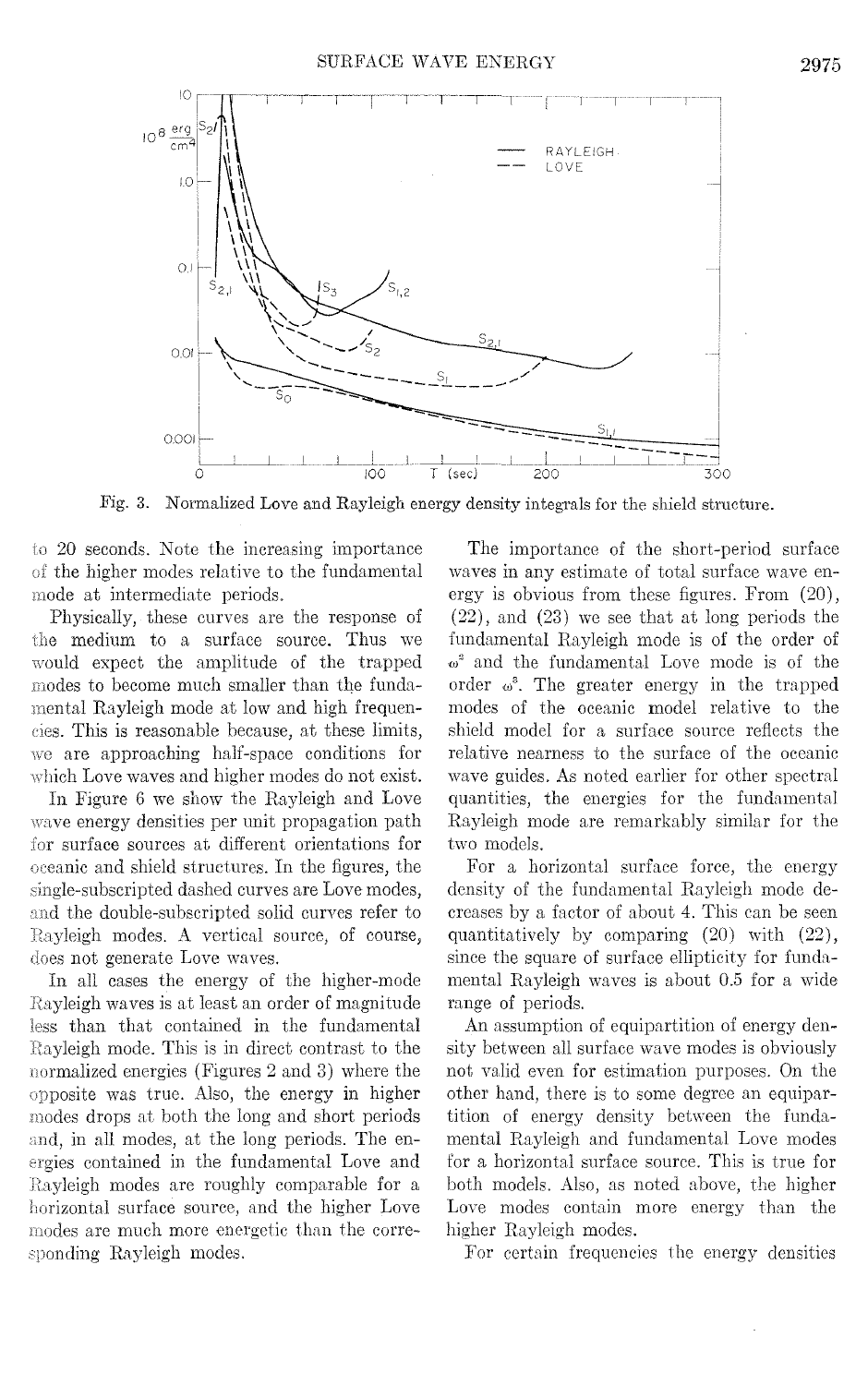

Fig. 4. Relative spectral excitation for the oceanic structure in units of  $10^{-12.5}$  cm<sup>3/2</sup>/dyne.

of higher-mode Rayleigh waves are approximately equal, and similarly for the higher-mode Love waves. Thus, in these frequency bands, a rough equipartition of energy density is obtained for the higher modes of Rayleigh and Love waves. For the oceanic model the equipartition includes the fundamental Love wave with its higher modes.

The effect of source depth on the first three Rayleigh modes for a vertical force in an oceanic model is illustrated in Figure 7. The figure the top left is for the surface source given in Figure 6 and is used as a reference. At the top

right we show the spectral energy density per unit propagation path for the fundamental mode for a surface focus and for three other source depths.

amount of energy in the fundamental mode. However, a focus at 50 km, which is the top of the low-velocity zone, can generate Rayleigh In general, increasing the depth decreases the waves with slightly more energy for certain frequencies than a surface source. The higher modes all have critical depths at which they are excited most efficiently and also periods at which they are not excited at all. For a given



Fig. 5. Relative spectral excitation for the shield structure in units of  $10^{-12.5}$  cm<sup>3/2</sup>/dyne.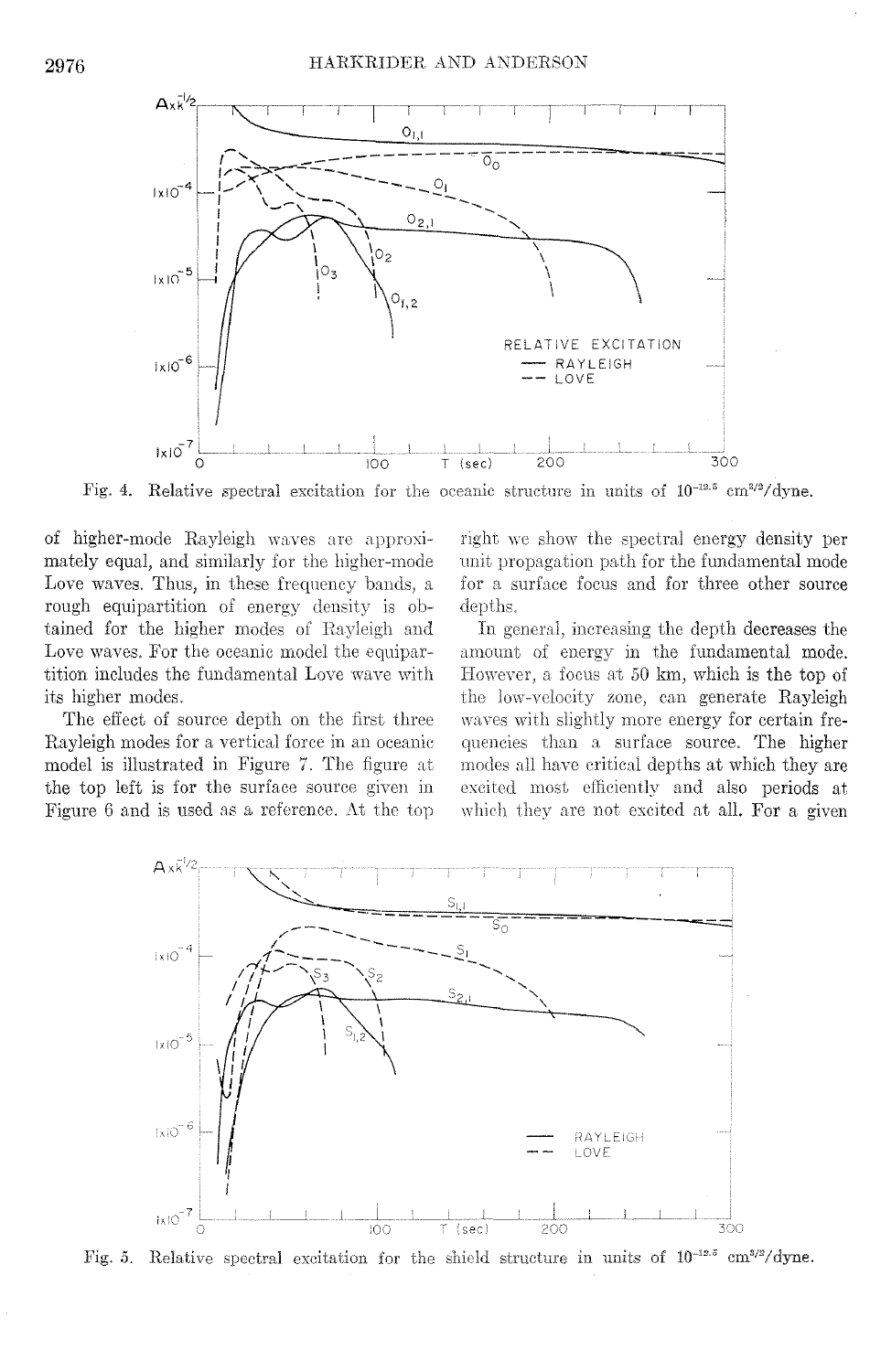

Fig. 6. Spectral energy densities per unit propagation path in units of  $10^{15}$  ergs/km for a surface force of strength  $\langle L \rangle = 10^{15}$  dynes sec.



Rayleigh wave spectrum energy densities per unit oceanic propagation path in units Fig. 7. of  $10^{15}$  ergs/km for buried vertical forces of strength  $\langle L \rangle = 10^{15}$  dynes sec.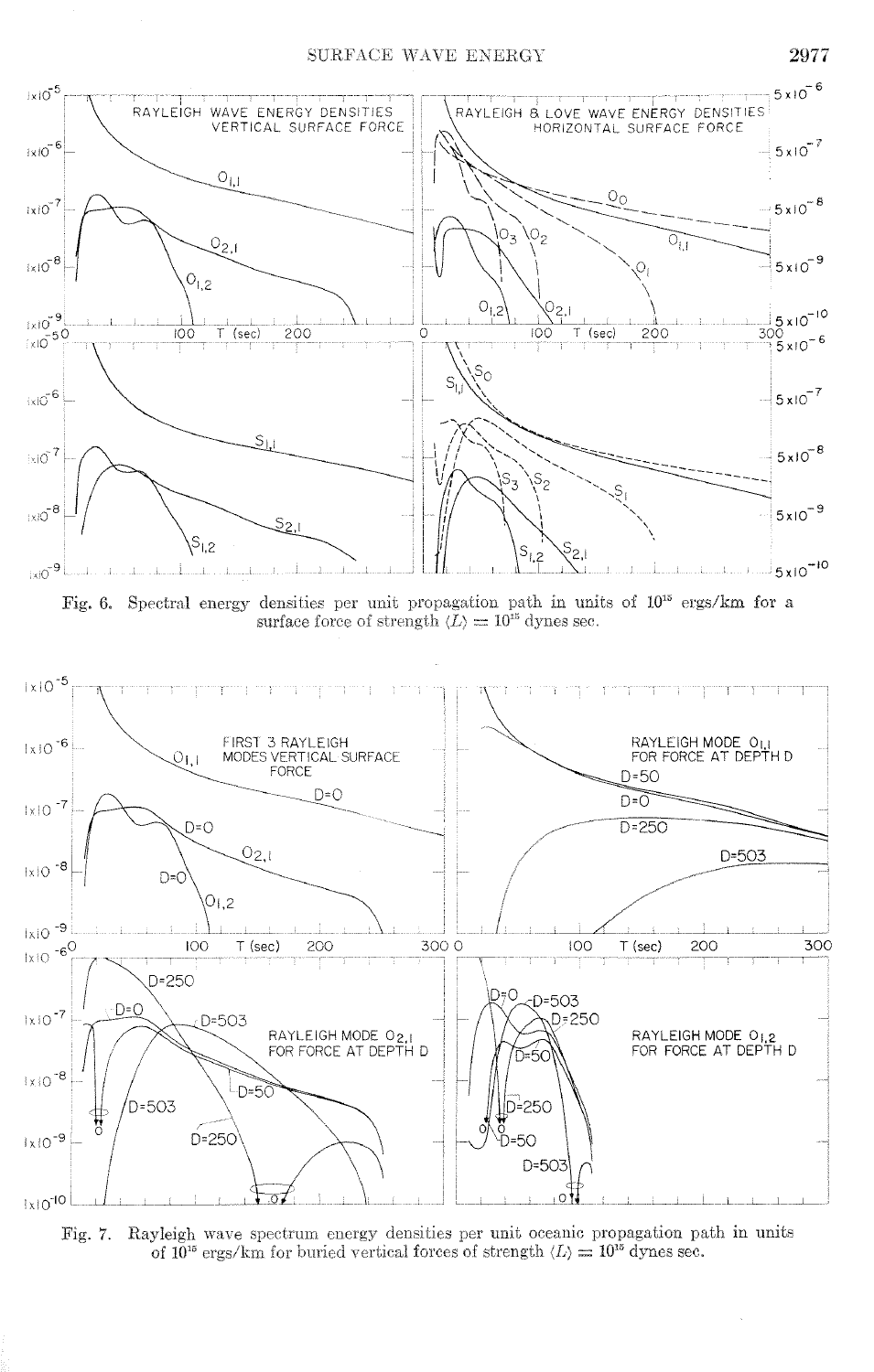

Fig. 8. Rayleigh wave spectrum energy densities per unit oceanic propagation path in units of  $10^{15}$  ergs/km for buried horizontal forces of strength  $\langle L \rangle = 2 \times 10^{15}$  dynes sec.



Fig. 9. Love wave spectrum energy densities per unit oceanic propagation path in units of  $10^{15}$  ergs/km for buried horizontal forces of strength  $\langle L \rangle = 2 \times 10^{15}$  dynes sec.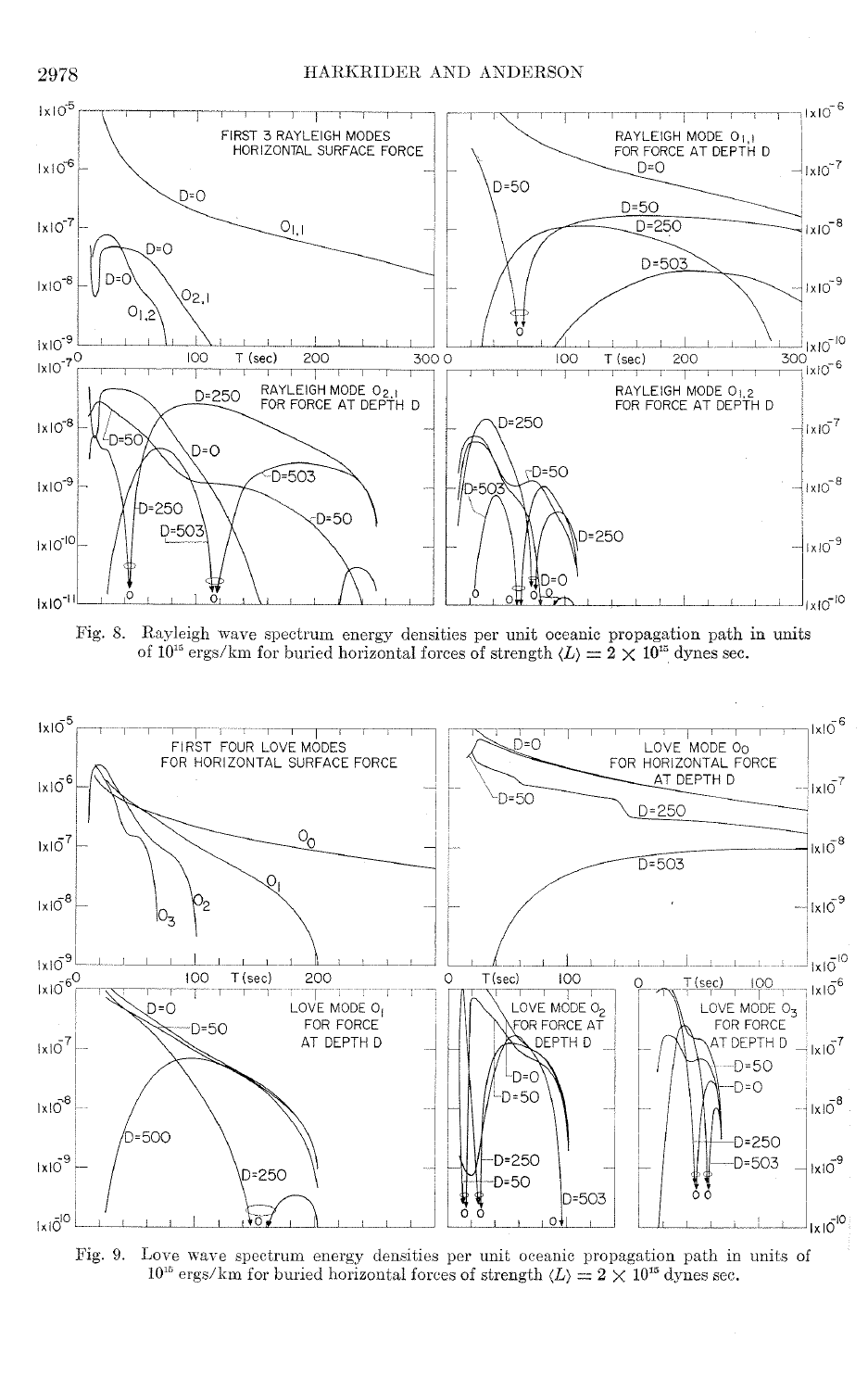source orientation these zeros are diagnostic of source depth. Note the shift of the zeros with frequency for increasing source depth. The successively deeper sources have zeros at successively longer periods. A source at 250 km, which is in the low-velocity channel, is a very efficient generator of higher-mode waves.

Figure 8 shows the Rayleigh wave energy densities for horizontal forces at various depths. The important difference, for vertical and horizontal forces, is the shift in the location of the energy zeros. The zero locations for the two forces are governed by the nodes of horizontal displacements for horizontal forces and the nodes of the vertical displacements for vertical forces. The most efficient level for the generation of the fundamental mode for periods greater than 20 seconds is at the surface. A source in the channel generates less higher-mode energy than sources at other depths only for periods which involve a vertical displacement node in the channel. This again illustrates the channel wave characteristic of higher modes.

Even though a source in the channel is especially efficient in the generation of higher modes, should be emphasized that this does not necessarily mean high surface amplitudes. Most of the energy is in the channel. On the other hand, small surface amplitudes of the higher modes do not mean low total energies. One cannot neglect the energy content of higher modes simply because they have low surface amplitudes.

The corresponding Love wave energy den sities are displayed in Figure 9. As before, the holes in the energy spectrum of the higher modes are diagnostic of source depth.

### **CONCLUSIONS**

The tables given in this paper make it possible to convert an observed surface wave ampli- 'ude at a given period to the total energy in the wave at that period, or to convert an observed amplitude spectrum over a certain frequency hand to the total energy contained in that band. figures given here and the tables in *Hark-*  $\textit{rider}$  [1966] make it possible to estimate the partitioning of energy among the various surface wave modes. The use of spectrums and nodal spectral ratios to recover source depth and urientation is discussed further in *Harkrider*  :1966].

To estimate the energy in a frequency band

from a seismic source, the data from several stations are needed to define the radiation pattern and source charncteristics, which in turn are required for the surface integration. The experimental frequency band should be as wide as possible and, in particular, should include as much information as possible from the shortperiod arrivals. The curyes presented here in conjunction with the asymptotic limits can be used in estimating the energy outside the measured band. The energy content of modes not directly analyzed can also be estimated if enough properties of the source are known. The experimental amplitude spectrums should, of course, be corrected for propagation effects such as spreading and attenuation.

*Acknowledgment.* This research was supported by the Advanced Research Projects Agency and was monitored by the Air Force Office of Scientific Research under contract AF-49(638)-1337.

#### **REFERENCES**

- Anderson, Don L., Universal dispersion tables, 1, Love waves across oceans and continents on a spherical earth, *Bull. Seismol. Soc. Am., 54.* 681-726, 1964.
- Anderson, Don L., Latest information from seismic observations, in *The Earth's Mantle,* edited by T. F. Gaskell, Academic Press, London and New York, in press, 1966.
- Anderson, Don L., and C. B. Archambeau, The anelasticity of the earth, *J. Geophys. Res., 69*, 2071-2084, 1964.
- Anderson, Don L., A. Ben-Menahem, and C. B. Archambeau, Attenuation of seismic energy in the upper mantle, J. *Geaphys. Res., 70,* 1441- 1448, 1965.
- Anderson, Don L., and M. N. Toksöz, Surface wave dispersion and structure of the upper mantle, in preparation, 1966.
- Archambeau, C. B., and D. L. Anderson, Inversion of surface wave dispersion data, paper presented at IUGG 13th General Assembly, Berkeley, Calif., 1963.
- Ben-Menahem, A., and D. G. Harkrider, Radiation patterns of seismic surface waves from buried dipolar point sources in a flat stratified earth, J. *Geophys. Res., 69,* 2605-2620, 1964.
- Harkrider, D. G., Surface waves in multilayered elastic media, 1, Rayleigh and Love waves from buried sources in multilayered elastic half-space, *Bull. Seismal. Soc. Arn., 54,* 627-679, 1964.
- Harkrider, D. G., Surface waves in multilayered elastic modia, 2, Higher modo spectra and spectral ratios from point forces in plane layered earth models, in preparation for the *Bull. Seismal. Soc. Arn.,* 1966.
- Haskell, N. A., The disporsion of surface waves in

 $\bar{z}$